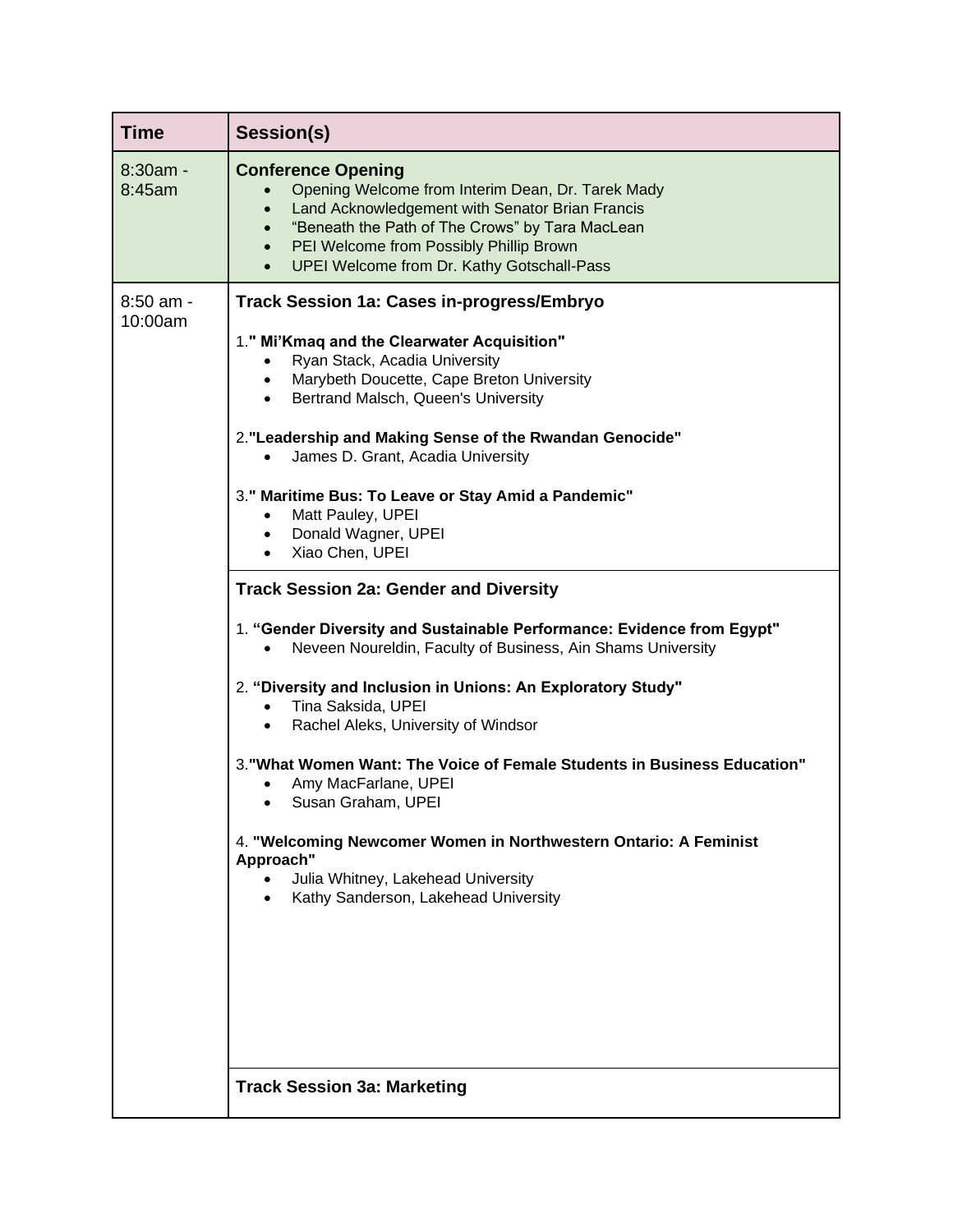|                                   | 1. "Shop signs and the habitus of consumption under COVID-19"<br>Terrance Weatherbee, FC Manning School of Business, Acadia University<br>Donna Sears, FC Manning School of Business, Acadia University<br>$\bullet$<br>• Amy Thurlow, Mount Saint Vincent University<br>2. "Let Me Entertain You: Musical Theatre Performance During COVID-19"<br>Jillian Neufeldt, Ryerson University<br>$\bullet$<br>Joanne McNeish, Ryerson University<br>$\bullet$<br>3. "The Thought Behind the Marketing of Memorable Consumer Experiences: 100<br>Years Before Memorable Consumer Experiences Made It Into Marketing<br>Thought"<br>Donna Sears, FC Manning School of Business, Acadia University<br>$\bullet$<br>Terrance Weatherbee, FC Manning School of Business, Acadia University<br>$\bullet$<br><b>Track Session 4a: Open Track</b> |
|-----------------------------------|-------------------------------------------------------------------------------------------------------------------------------------------------------------------------------------------------------------------------------------------------------------------------------------------------------------------------------------------------------------------------------------------------------------------------------------------------------------------------------------------------------------------------------------------------------------------------------------------------------------------------------------------------------------------------------------------------------------------------------------------------------------------------------------------------------------------------------------|
|                                   | 1." On Organizational Paradox; An Economies of Worth Perspective"<br>Francis Desjardins, HEC Montreal<br>$\bullet$                                                                                                                                                                                                                                                                                                                                                                                                                                                                                                                                                                                                                                                                                                                  |
|                                   | 2." Born at the Wrong Time?: Examining the Relative Age Effect in Usports<br><b>Men's Hockey"</b><br>• Ashley Ta, Saint Mary's University<br>Terry Wagar, Saint Mary's University<br>$\bullet$<br>3. "The Impact of COVID-19 on Operational and Financial Performance in the<br><b>Transportation Sector"</b><br>• Andrew Carrothers, UPEI<br>• Yao Liufang, UPEI                                                                                                                                                                                                                                                                                                                                                                                                                                                                   |
| $10:15am -$<br>11:00am            | <b>Keynote Address:</b><br>Dr. Rongo H. Wetere and Kelly J. Lendsay                                                                                                                                                                                                                                                                                                                                                                                                                                                                                                                                                                                                                                                                                                                                                                 |
| 11:00am                           | <b>Mental Health and Wellness</b> Stress Reduction and Mindfulness Techniques<br>through Pandemic Recovery<br><b>Jill Stewart and Nancy LeBlanc</b>                                                                                                                                                                                                                                                                                                                                                                                                                                                                                                                                                                                                                                                                                 |
| $12:00 - 1:00$                    | Lunch                                                                                                                                                                                                                                                                                                                                                                                                                                                                                                                                                                                                                                                                                                                                                                                                                               |
| $1:00$ pm -<br>2:30 <sub>pm</sub> | <b>Track Session 1b: HR/OB/ Retail</b><br>1. "Trait Activation Theory and Personality-Feedback Interventions: An<br><b>Emerging Integration"</b><br>R. Blake Jelley, UPEI                                                                                                                                                                                                                                                                                                                                                                                                                                                                                                                                                                                                                                                           |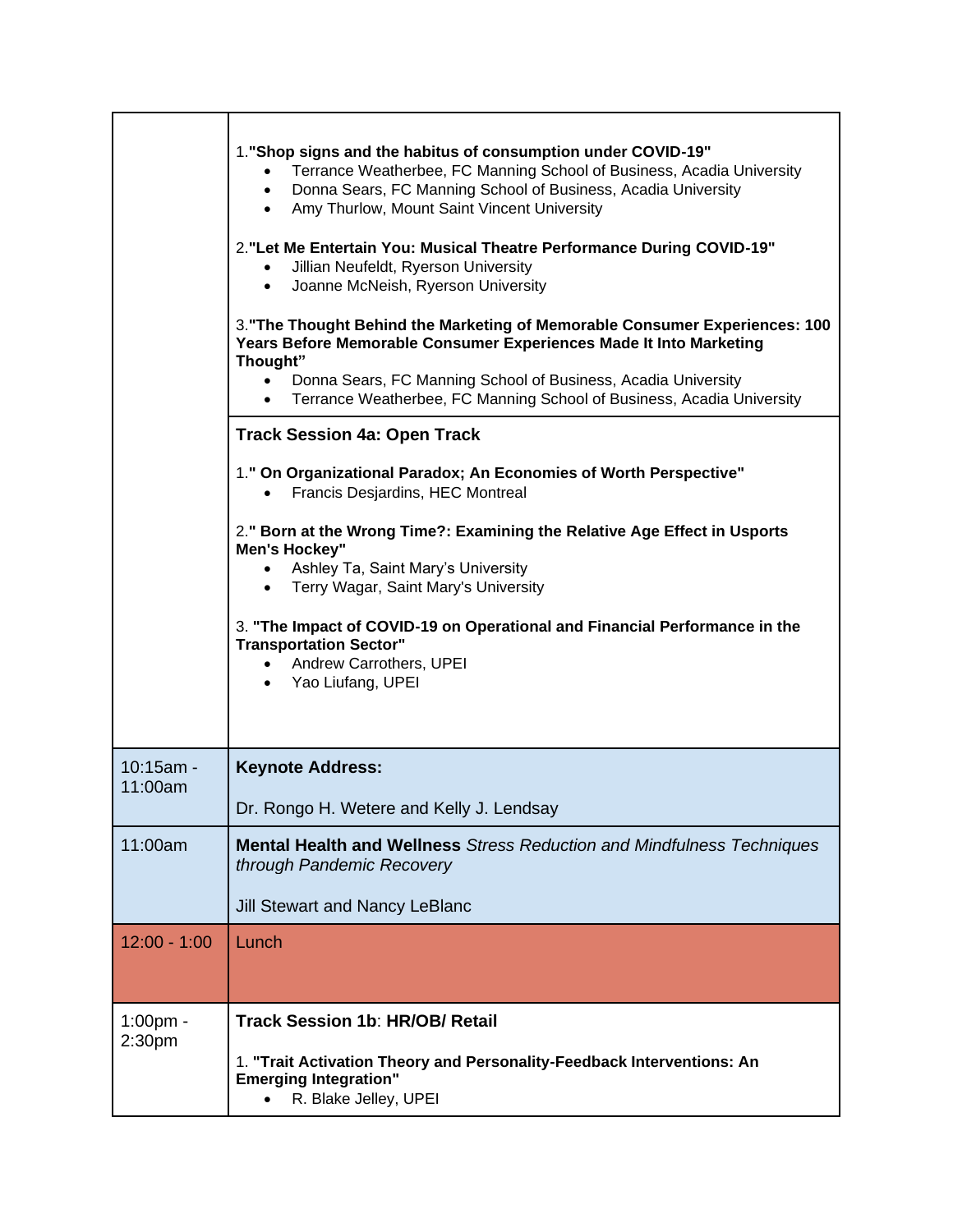| 2. "Visualizing Strategies for Curbing the COVID Spread in a VUCA World:<br><b>Integrating Economics and Organizational Behavior Perspectives"</b><br>Xiao Chen, UPEI<br>Frank Lorne, New York Institute of Technology-Vancouver<br>$\bullet$<br>3. "Frontline Retail Workers' Response to Increased Retaillance During the<br><b>COVID-19 Pandemic"</b><br>Nada Elnahla, Sprott School of Business, Carleton University<br>Leighann C. Neilson, Sprott School of Business, Carleton University<br>$\bullet$<br>4. "Artificial Intelligence (AI) Applications in Retail Marketing in India" |
|---------------------------------------------------------------------------------------------------------------------------------------------------------------------------------------------------------------------------------------------------------------------------------------------------------------------------------------------------------------------------------------------------------------------------------------------------------------------------------------------------------------------------------------------------------------------------------------------|
| Ayse Ersy, Cape Breton University<br><b>Track Session 2b: Business and Organization History</b>                                                                                                                                                                                                                                                                                                                                                                                                                                                                                             |
| 1. "The Constitutive Histories of 'Company Towns': An Atlantic Canadian<br><b>Catalogue and Research Agenda"</b><br>Ryan MacNeil, Acadia University<br>$\bullet$<br>Melissa Grandberg, Cooperative Council of New Brunswick<br>$\bullet$                                                                                                                                                                                                                                                                                                                                                    |
| 2. "Cold War Interests and Harvard's Role in Developing Indian Business<br><b>Education"</b><br>Keshav Krishnamurty, UMass Boston<br>$\bullet$                                                                                                                                                                                                                                                                                                                                                                                                                                              |
| 3. "More Than 'Extracting' Assets from the Past: Critical Public Historiography<br>in a Former Mining Town"<br>Ryan MacNeil, Acadia University<br>Erika Bout, Acadia University<br>$\bullet$                                                                                                                                                                                                                                                                                                                                                                                                |
| <b>Track Session 3b: Management Education</b>                                                                                                                                                                                                                                                                                                                                                                                                                                                                                                                                               |
| 1. "Kingston Student Housing Co-operative - Budgeting and Governance in a<br><b>Global Crisis"</b><br>Ryan Stack, Queen's University<br>$\bullet$                                                                                                                                                                                                                                                                                                                                                                                                                                           |
| 2. "Attempting to Disrupt the Hetero- and Cis-Normative Narrative in Business<br><b>Schools Through Marketing Education"</b><br>Susan Graham, UPEI<br>Amy MacFarlane, UPEI                                                                                                                                                                                                                                                                                                                                                                                                                  |
| 3. "Blended Learning Adoption Policy Framework in Uganda"<br>Isaac Katono, Uganda Christian University<br>Stephen Kyakulumbye, Uganda Christian University                                                                                                                                                                                                                                                                                                                                                                                                                                  |
| <b>Track Session 4b: Open Track</b>                                                                                                                                                                                                                                                                                                                                                                                                                                                                                                                                                         |